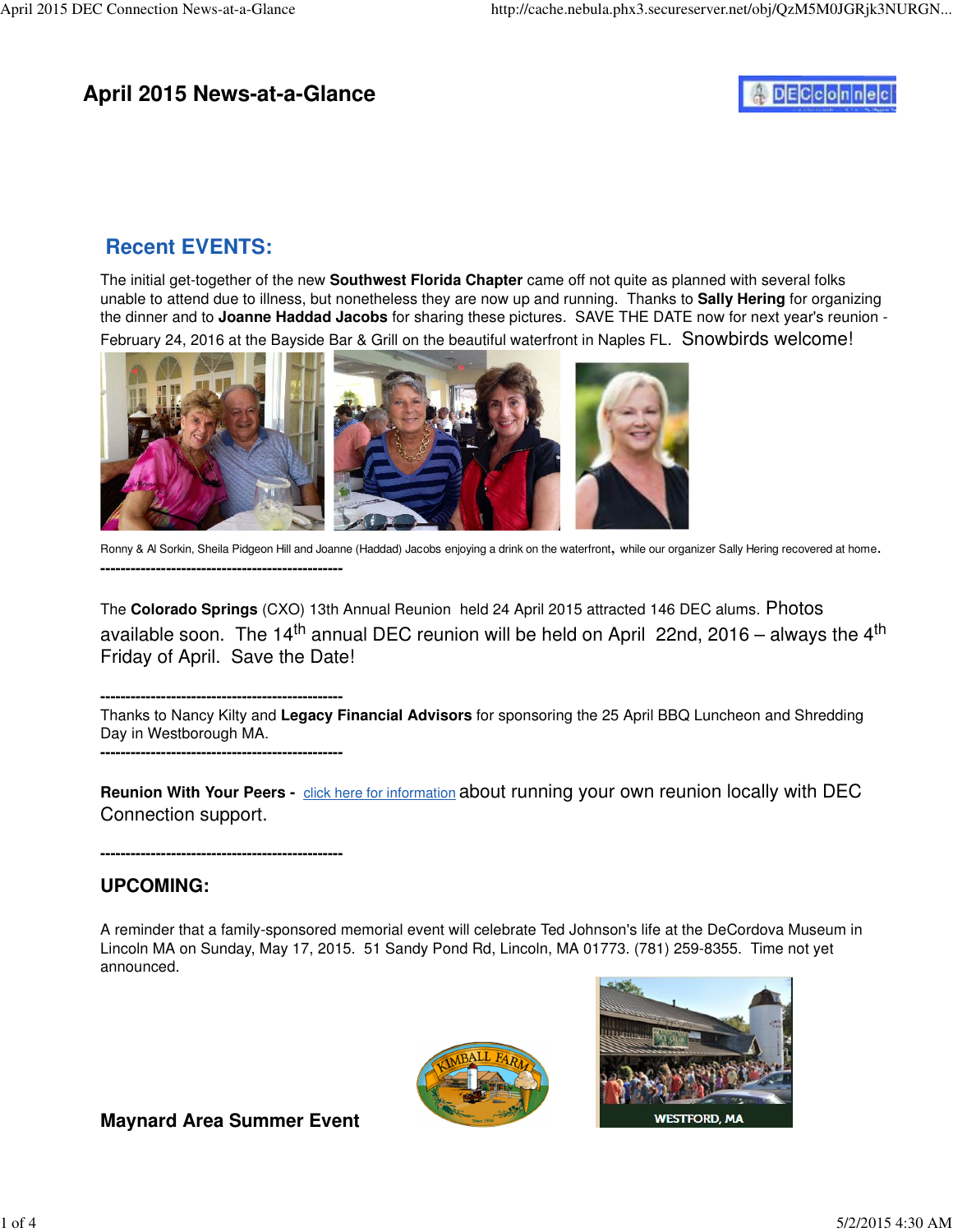Based on the positive response to our recent survey, the DECconnection summer event this year will be held at Kimballs Farm, 400 Littleton Road, Westford, MA the afternoon of Saturday, June 13<sup>th</sup>.

Lots of fun to be had for everyone with games, rides, food, drinks and of course their famous ice cream. You can see what they have to offer by visiting their website at <http://kimballfarm.com>.

DECconnection will provide \$10 gift certificates for all registered members – these can be spent on anything that takes your fancy (food, drinks, rides, games, ice cream, etc.) Non-members/guests are welcome to join us, but will not receive a gift certificate.

Plan on being there anytime after 1:00 and look for the DECconnection banner.

To sign up (no advance tickets required, but we'd appreciate knowing if you plan to attend) please email **[Ava@decconnection.org](mailto:Ava@decconnection.org)** with your name, email address, and # of attendees.

In the event of rain, outing will be postponed 2 weeks until Saturday, June 27<sup>th</sup>. We'll announce cancellation on our website home page.

## **DEC Connection Member News**

Welcome to new and renewing members: **Lester Cuff (NH), Paul Donovan (CT), Greg Hoffman (CO), and Barry Rosen (MA).**

#### **Membership Renewal Procedure:**

Best method to renew: Click this link to see if your membership is current in our Member Service Center and pay online with a credit card. If you have paid dues since 2010 you will be there - use the email address we have on file no leading or trailing spaces - email [ava@decconnection.org fo](mailto:ava@decconnection.org)r help.

- You can also join us (or renew) at [www.decconnection.org/join-online.htm](http://www.decconnection.org/join-online.htm)
- You can also send a check to The DEC Connection, c/o Bob Moore, 28 Fernglade Rd., Burlington MA 01803. \$10 for 1 year, \$25 for 3 years.
- If you prefer to use your PayPal account directly (not via our website), use our payment address: [registrations@decconnection.org - d](mailto:registrations@decconnection.org)o NOT use any Board member's personal email address.

**Staying on our email list:** Our newsletter contact manager removes names if the recipient mail server sends a rejection notice. If you haven't received DEC Connection's News-at-a-Glance in a while, or you changed your email address, re-register for our free e-news at: <http://www.decconnection.org/mail.htm>

## **DEC Connection Member NewsBytes:** send yours to: [ava@decconnection.org](mailto:ava@decconnection.org).

See our new NewsByte archive page.

Congratulations to DEC Connection Member **Helen and Don Von Gunden** of Elbert CO, who were honored for extraordinary dedication to community service at the April Black Forest AARP meeting. They were presented the national AARP Chapter and REA Unit Community Service Award and a commemorative pin for their exceptional hard work and dedication to community service. The prestigious award, co-signed by AARP President, Jeannine English and AARP CEO Jo Ann C. Jenkins, reads in part, "Your efforts have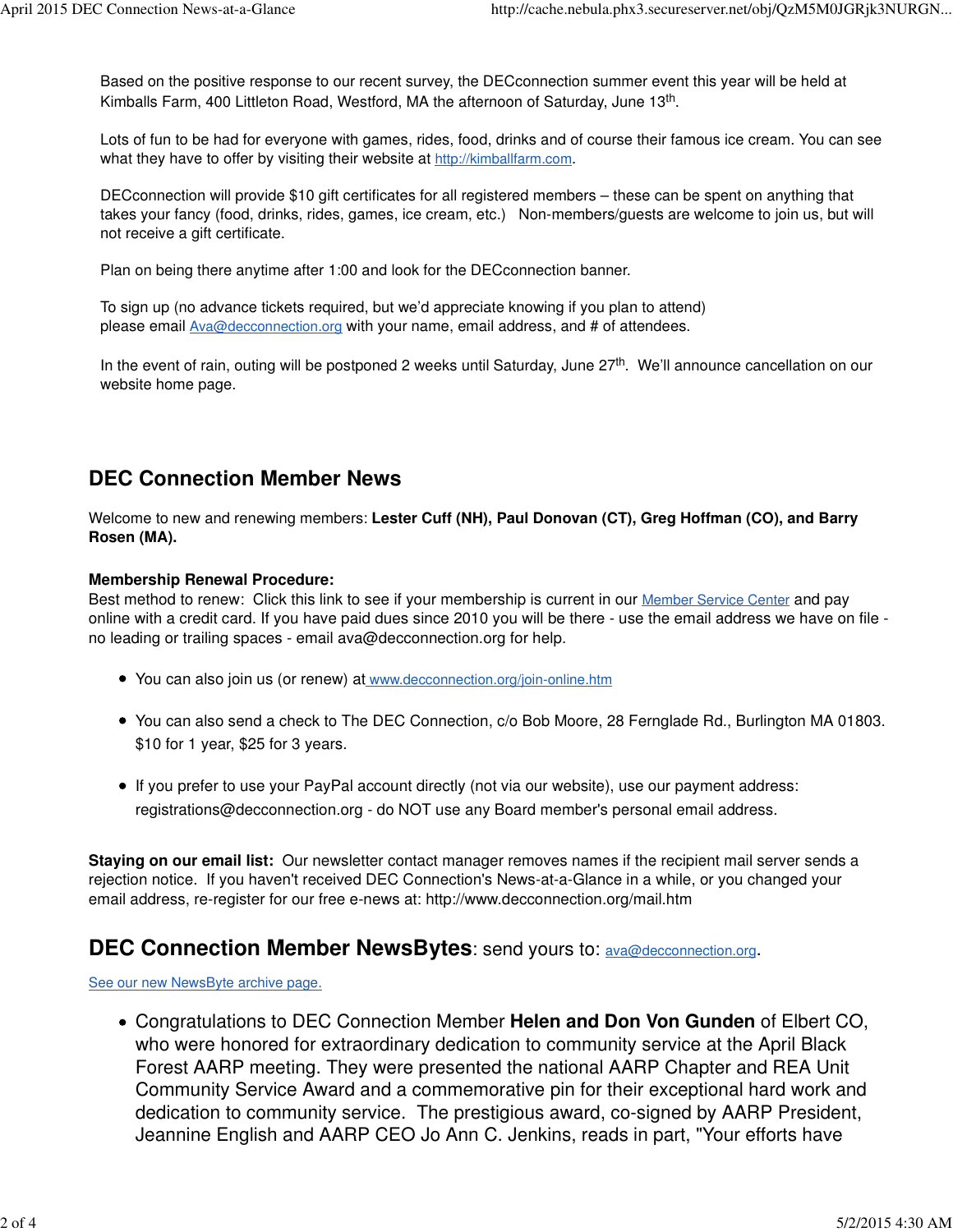enriched the lives of friends and neighbors and made your community a better place to live." During the past year Helen and Don both volunteered many hours working Chapter and AARP Colorado information tables and health fairs. Don also served as the Chapter 1100 web site developer and as an AARP Foundation Tax Aide volunteer. Helen skillfully edits, publishes and distributes a professional monthly Chapter Newsletter to all Chapter members and selected members in the community. She is also the Chairperson of the Chapter Catering Committee that planned several very successful catered Chapter events during the past year. See award presentation photo below. Congrats may be emailed to Helen at [helenv5@msn.com.](mailto:helenv5@msn.com) (Note from Editor: Thanks to the Colorado Springs Group for publicizing this great news.)



Award Photo: Black Forest AARP Chapter 1100 President Chuck Karlstrum (L) and Chapter Award Chairman Ted Lunacek (Far Right), present the 2015 AARP Chapter and REA Unit Community Service Award to Don and Helen Von Gunden.

### **Sad News Dept.**

We are saddened to report the recent deaths of these former Digital engineers. See Memorial page for details.

- Randy Vance, Colorado Springs, 21 April 2015
- William C. (Bill) Blake, Lunenburg MA, 18 April 2015
- Mark J. Eager, Colorado Springs, 4 April 2015
- Dale C. Troppito, Carlisle MA, 18 March 2015

## **Website Updates**:

- **Where to Donate your Digital Equipment gear**
- US - **Medicare webinar presentations and Q-and-A** now online: Medicare is much more complex than one would think... and there can be some expensive surprises. The presentations and Q-and-A from the HPAA Medicare webinar are now online. Both speakers are very experienced, succinct, and practical. **<http://www.hpalumni.org/medicare>**

- Part 1 -- Medicare Explained -- with Heads Up Warnings, by non-profit health insurance counselor Connie Corrales.

- Part 2 -- Medicare for HP Retirees, by Aon Retiree Health Exchange analyst